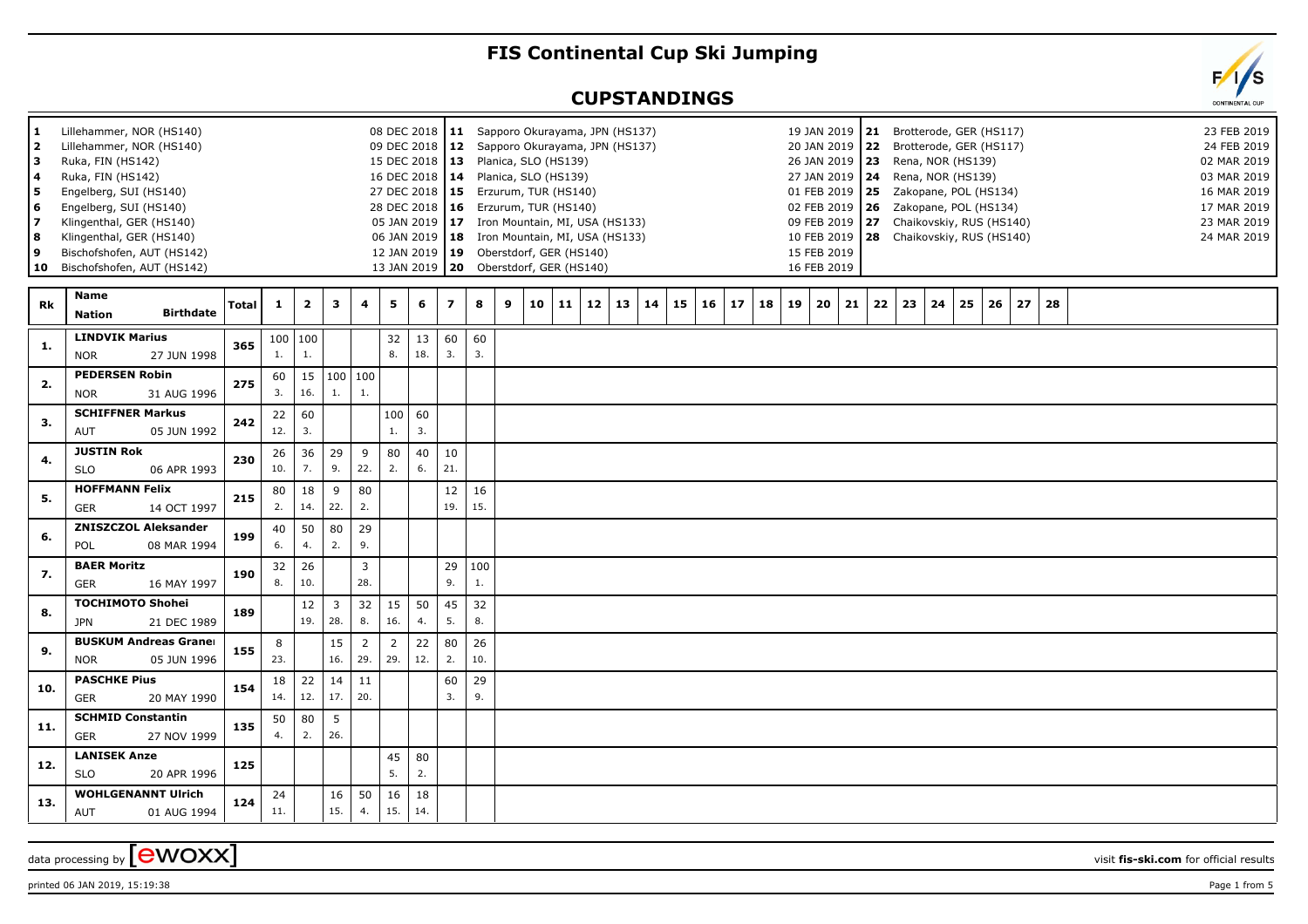| Rk  | Name<br><b>Birthdate</b><br><b>Nation</b>                | Total | $\mathbf{1}$          | $\overline{\mathbf{2}}$     | $\mathbf{3}$          | 4         | 5                     | 6                   | $\overline{\mathbf{z}}$ | 8             | 9 | 10 | $\vert$ 11 | $12 \mid 13$ | 14 | 15 | $16 \mid 17$ | 18 | 19 | 20 | 21 | 22 | 23 | 24 | 25 | 26 | 27 | 28 |  |  |  |
|-----|----------------------------------------------------------|-------|-----------------------|-----------------------------|-----------------------|-----------|-----------------------|---------------------|-------------------------|---------------|---|----|------------|--------------|----|----|--------------|----|----|----|----|----|----|----|----|----|----|----|--|--|--|
| 14. | <b>AIGRO Artti</b><br>EST<br>29 AUG 1999                 | 120   | $\mathbf{3}$<br>28.   |                             | $45\,$<br>5.          | 36<br>7.  |                       |                     |                         | 36<br>7.      |   |    |            |              |    |    |              |    |    |    |    |    |    |    |    |    |    |    |  |  |  |
| 15. | <b>WASEK Pawel</b><br>02 JUN 1999<br>POL                 | 112   | 9                     | 9<br>$22.$ 22.              | 24<br>11.             | 40<br>6.  | 10<br>21.             |                     |                         | $20\,$<br>13. |   |    |            |              |    |    |              |    |    |    |    |    |    |    |    |    |    |    |  |  |  |
| 15. | <b>DEZMAN Nejc</b><br>07 DEC 1992<br><b>SLO</b>          | 112   | 15.                   | $16 \mid 13$<br>18.         | 8<br>23.              | 14<br>17. | 60<br>3.              | $\mathbf{1}$<br>30. |                         |               |   |    |            |              |    |    |              |    |    |    |    |    |    |    |    |    |    |    |  |  |  |
| 15. | <b>MOGEL Zak</b><br><b>SLO</b><br>02 MAR 2001            | 112   |                       |                             |                       |           |                       | 32<br>8.            |                         | 80<br>2.      |   |    |            |              |    |    |              |    |    |    |    |    |    |    |    |    |    |    |  |  |  |
| 18. | <b>HAMANN Martin</b><br>10 APR 1997<br><b>GER</b>        | 111   |                       |                             | 13<br>18.             | 60<br>3.  |                       |                     | 24<br>11.               | 14<br>17.     |   |    |            |              |    |    |              |    |    |    |    |    |    |    |    |    |    |    |  |  |  |
| 19. | <b>HVALA Jaka</b><br><b>SLO</b><br>15 JUL 1993           | 109   | 18.                   | $13 \mid 20$<br>13.         | 40<br>6.              | 15<br>16. | 11<br>20.             | 10<br>21.           |                         |               |   |    |            |              |    |    |              |    |    |    |    |    |    |    |    |    |    |    |  |  |  |
| 20. | <b>HOFER Thomas</b><br>28 JAN 1996<br>AUT                | 107   | 45<br>5.              | 29<br>9.                    |                       |           | 22<br>12.             | 11<br>20.           |                         |               |   |    |            |              |    |    |              |    |    |    |    |    |    |    |    |    |    |    |  |  |  |
| 21. | <b>IWASA Yuken</b><br>02 JUL 1999<br>JPN                 | 100   |                       | 10<br>21.                   | 36<br>7.              |           | 20<br>13.             | 26<br>10.           | 8<br>23.                |               |   |    |            |              |    |    |              |    |    |    |    |    |    |    |    |    |    |    |  |  |  |
| 21. | <b>BARTOL Tilen</b><br>17 APR 1997<br>SLO                | 100   |                       |                             |                       |           |                       |                     | 100<br>1.               |               |   |    |            |              |    |    |              |    |    |    |    |    |    |    |    |    |    |    |  |  |  |
| 21. | <b>ASCHENWALD Philipp</b><br>AUT<br>12 NOV 1995          | 100   |                       |                             |                       |           |                       | 100<br>1.           |                         |               |   |    |            |              |    |    |              |    |    |    |    |    |    |    |    |    |    |    |  |  |  |
| 24. | <b>SAKALA Filip</b><br>CZE<br>21 MAY 1996                | 97    | $\overline{2}$<br>29. | 6<br>25.                    | $\overline{4}$<br>27. | 12<br>19. | 8<br>23.              |                     | 20<br>13.               | 45<br>5.      |   |    |            |              |    |    |              |    |    |    |    |    |    |    |    |    |    |    |  |  |  |
| 25. | <b>KRANJEC Robert</b><br><b>SLO</b><br>16 JUL 1981       | 92    |                       | 16<br>15.                   | 60<br>3.              | 16<br>15. |                       |                     |                         |               |   |    |            |              |    |    |              |    |    |    |    |    |    |    |    |    |    |    |  |  |  |
| 26. | <b>ITO Kenshiro</b><br>08 JAN 1990<br>JPN                | 89    | $\mathbf{1}$<br>30.   | $\overline{3}$<br>28.       |                       | 10<br>21. | 50<br>4.              | 14<br>17.           |                         | 11<br>20.     |   |    |            |              |    |    |              |    |    |    |    |    |    |    |    |    |    |    |  |  |  |
| 27. | <b>MARKENG Thomas Aaser</b><br>18 JUN 2000<br><b>NOR</b> | 88    | $\overline{4}$        | $\overline{4}$<br>$27.$ 27. | 26<br>10.             | 24<br>11. | $\overline{7}$<br>24. | 9<br>22.            | $\overline{4}$<br>27.   | 10<br>21.     |   |    |            |              |    |    |              |    |    |    |    |    |    |    |    |    |    |    |  |  |  |
| 28. | <b>ROTH Luca</b><br><b>GER</b><br>14 APR 2000            | 86    |                       |                             |                       |           |                       | 20<br>13.           | 26<br>10.               | 40<br>6.      |   |    |            |              |    |    |              |    |    |    |    |    |    |    |    |    |    |    |  |  |  |
| 29. | <b>MAERKL Kilian</b><br><b>GER</b><br>10 APR 2000        | 82    |                       |                             |                       |           |                       |                     | 32<br>8.                | 50<br>4.      |   |    |            |              |    |    |              |    |    |    |    |    |    |    |    |    |    |    |  |  |  |
| 29. | <b>HAUSWIRTH Sandro</b><br>29 AUG 2000<br>SUI            | 82    |                       |                             |                       |           | 24<br>11.             | 5<br>26.            | 40<br>6.                | 13<br>18.     |   |    |            |              |    |    |              |    |    |    |    |    |    |    |    |    |    |    |  |  |  |
| 31. | <b>NOUSIAINEN Eetu</b><br>FIN<br>29 APR 1997             | 75    | 17.                   | $14 \mid 32$<br>8.          | $\overline{7}$<br>24. | 22<br>12. |                       |                     |                         |               |   |    |            |              |    |    |              |    |    |    |    |    |    |    |    |    |    |    |  |  |  |
| 32. | <b>RINGEN Sondre</b><br>09 OCT 1996<br><b>NOR</b>        | 73    | 29<br>9.              |                             | $12\,$<br>19.         | 18<br>14. | 14<br>17.             |                     |                         |               |   |    |            |              |    |    |              |    |    |    |    |    |    |    |    |    |    |    |  |  |  |

printed 06 JAN 2019, 15:19:38 Page 2 from 5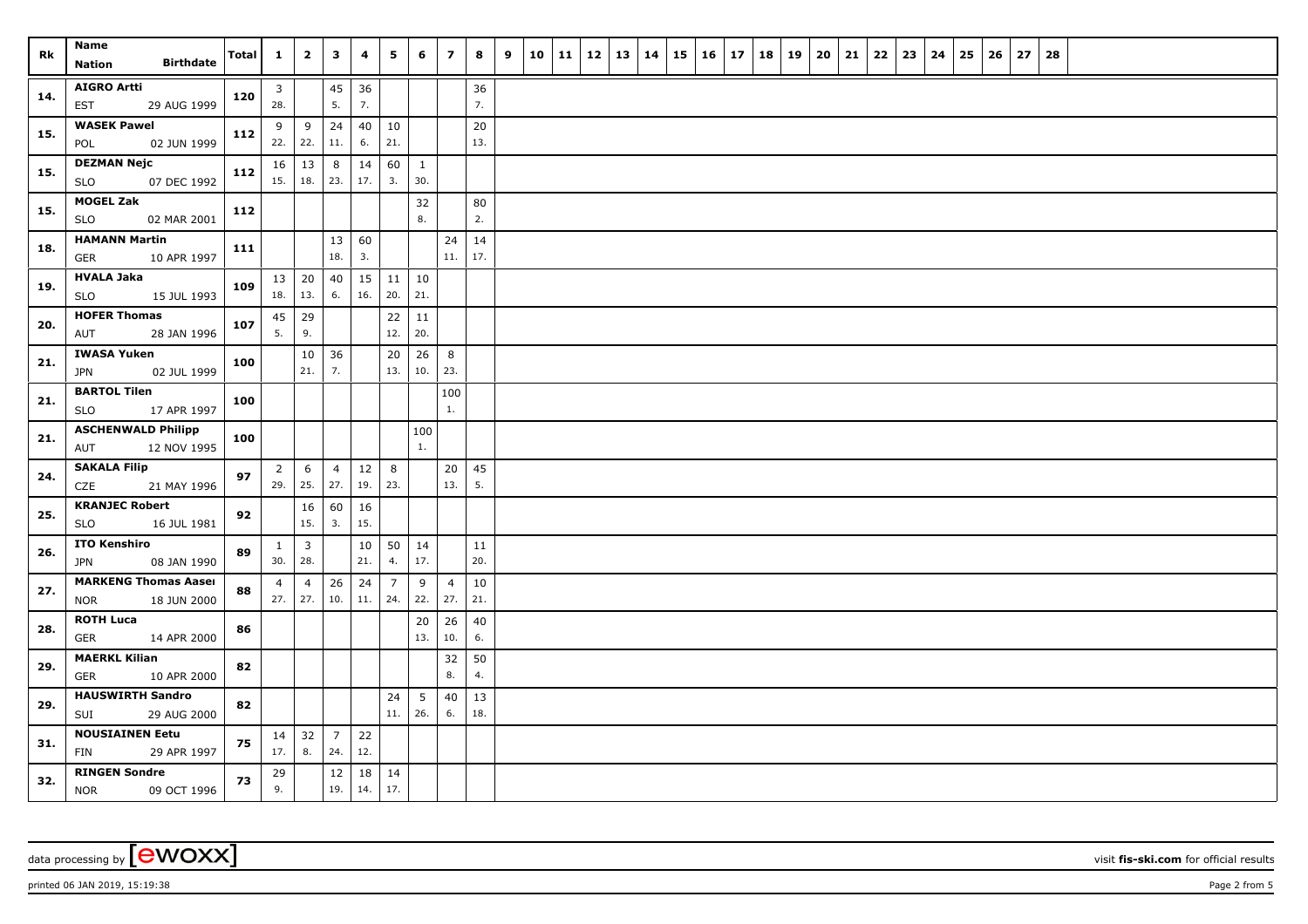| Rk  | Name<br><b>Birthdate</b><br>Nation                        | Total | $\mathbf{1}$          | $\overline{\mathbf{2}}$ | 3                   | 4         | 5         | 6                     | $\overline{z}$         | 8                     | 9 | $10 \mid 11 \mid$ | 12 | 13 | 14 | 15 | $16 \mid 17$ | 18 | 19 | 20 | 21 | 22 | 23 | 24 | 25 | 26 | 27 | 28 |  |  |  |
|-----|-----------------------------------------------------------|-------|-----------------------|-------------------------|---------------------|-----------|-----------|-----------------------|------------------------|-----------------------|---|-------------------|----|----|----|----|--------------|----|----|----|----|----|----|----|----|----|----|----|--|--|--|
| 33. | <b>BJOERENG Joacim Oeder</b><br>14 DEC 1995<br><b>NOR</b> | 72    | $\overline{7}$<br>24. |                         | 18<br>14.           |           | 29<br>9.  | 6<br>25.              | 11<br>20.              | 1<br>30.              |   |                   |    |    |    |    |              |    |    |    |    |    |    |    |    |    |    |    |  |  |  |
| 34. | <b>LISSO Justin</b><br>12 DEC 1999<br>GER                 | 68    | 36<br>7.              |                         | 32<br>8.            |           |           |                       |                        |                       |   |                   |    |    |    |    |              |    |    |    |    |    |    |    |    |    |    |    |  |  |  |
| 34. | <b>MURANKA Klemens</b><br>31 AUG 1994<br>POL              | 68    | 15<br>16.             |                         | $\mathbf{1}$<br>30. | 26<br>10. | 9<br>22.  | $\overline{4}$<br>27. | 13<br>18.              |                       |   |                   |    |    |    |    |              |    |    |    |    |    |    |    |    |    |    |    |  |  |  |
| 34. | <b>WANK Andreas</b><br>GER<br>18 FEB 1988                 | 68    | 20<br>13.             | 26<br>10.               |                     | 5<br>26.  | 5<br>26.  |                       | 10<br>21.              | $\overline{2}$<br>29. |   |                   |    |    |    |    |              |    |    |    |    |    |    |    |    |    |    |    |  |  |  |
| 37. | <b>SCHULER Andreas</b><br>30 DEC 1995<br>SUI              | 65    |                       |                         |                     |           | 36<br>7.  | 29<br>9.              |                        |                       |   |                   |    |    |    |    |              |    |    |    |    |    |    |    |    |    |    |    |  |  |  |
| 38. | <b>ALAMOMMO Andreas</b><br>23 DEC 1998<br>FIN             | 63    |                       |                         |                     |           | 13<br>18. | 50<br>4.              |                        |                       |   |                   |    |    |    |    |              |    |    |    |    |    |    |    |    |    |    |    |  |  |  |
| 39. | <b>STEKALA Andrzej</b><br>POL<br>30 JUN 1995              | 58    |                       |                         | 50<br>4.            | 6<br>25.  |           | $\overline{2}$<br>29. |                        |                       |   |                   |    |    |    |    |              |    |    |    |    |    |    |    |    |    |    |    |  |  |  |
| 40. | <b>KOZISEK Cestmir</b><br>CZE<br>09 NOV 1991              | 56    | 6<br>25.              |                         |                     |           | 26<br>10. | 24<br>11.             |                        |                       |   |                   |    |    |    |    |              |    |    |    |    |    |    |    |    |    |    |    |  |  |  |
| 41. | <b>SEMENIC Anze</b><br>01 AUG 1993<br><b>SLO</b>          | 51    |                       |                         | 6<br>25.            | 45<br>5.  |           |                       |                        |                       |   |                   |    |    |    |    |              |    |    |    |    |    |    |    |    |    |    |    |  |  |  |
| 41. | <b>FREUND Severin</b><br>11 MAY 1988<br>GER               | 51    |                       |                         |                     |           |           |                       | 36<br>7.               | 15<br>16.             |   |                   |    |    |    |    |              |    |    |    |    |    |    |    |    |    |    |    |  |  |  |
| 43. | <b>BOYD-CLOWES Mackenzi</b><br>CAN<br>13 JUL 1991         | 50    | 10<br>21.             | 40<br>6.                |                     |           |           |                       |                        |                       |   |                   |    |    |    |    |              |    |    |    |    |    |    |    |    |    |    |    |  |  |  |
| 44. | <b>FETTNER Manuel</b><br>AUT<br>17 JUN 1985               | 49    |                       |                         |                     |           | 13<br>18. | 36<br>7.              |                        |                       |   |                   |    |    |    |    |              |    |    |    |    |    |    |    |    |    |    |    |  |  |  |
| 45. | <b>KOFLER Andreas</b><br>AUT<br>17 MAY 1984               | 47    | 19.                   | $12 \mid 11$<br>20.     | 11<br>20.           | 13<br>18. |           |                       |                        |                       |   |                   |    |    |    |    |              |    |    |    |    |    |    |    |    |    |    |    |  |  |  |
| 45. | <b>ALTENBURGER Florian</b><br>02 NOV 1993<br>AUT          | 47    |                       |                         | 22<br>12.           |           |           |                       | 16<br>15.              | 9<br>22.              |   |                   |    |    |    |    |              |    |    |    |    |    |    |    |    |    |    |    |  |  |  |
| 47. | <b>JELAR Ziga</b><br><b>SLO</b><br>22 OCT 1997            | 46    | $11 \mid 14$<br>20.   | 17.                     |                     |           |           |                       | 15<br>16.              | 6<br>25.              |   |                   |    |    |    |    |              |    |    |    |    |    |    |    |    |    |    |    |  |  |  |
| 47. | <b>PETER Dominik</b><br>30 MAY 2001<br>SUI                | 46    |                       |                         |                     |           | 6<br>25.  |                       | 18<br>14.              | 22<br>12.             |   |                   |    |    |    |    |              |    |    |    |    |    |    |    |    |    |    |    |  |  |  |
| 49. | <b>RAIMUND Philipp</b><br>GER<br>23 JUN 2000              | 45    |                       |                         |                     |           |           | 16<br>15.             | $5\phantom{.0}$<br>26. | 24<br>11.             |   |                   |    |    |    |    |              |    |    |    |    |    |    |    |    |    |    |    |  |  |  |
| 49. | <b>BICKNER Kevin</b><br><b>USA</b><br>23 SEP 1996         | 45    |                       | 45<br>5.                |                     |           |           |                       |                        |                       |   |                   |    |    |    |    |              |    |    |    |    |    |    |    |    |    |    |    |  |  |  |
| 51. | <b>AMMANN Simon</b><br>SUI<br>25 JUN 1981                 | 40    |                       |                         |                     |           | 40<br>6.  |                       |                        |                       |   |                   |    |    |    |    |              |    |    |    |    |    |    |    |    |    |    |    |  |  |  |

data processing by **CWOXX** visit **fis-ski.com** for official results

printed 06 JAN 2019, 15:19:38 Page 3 from 5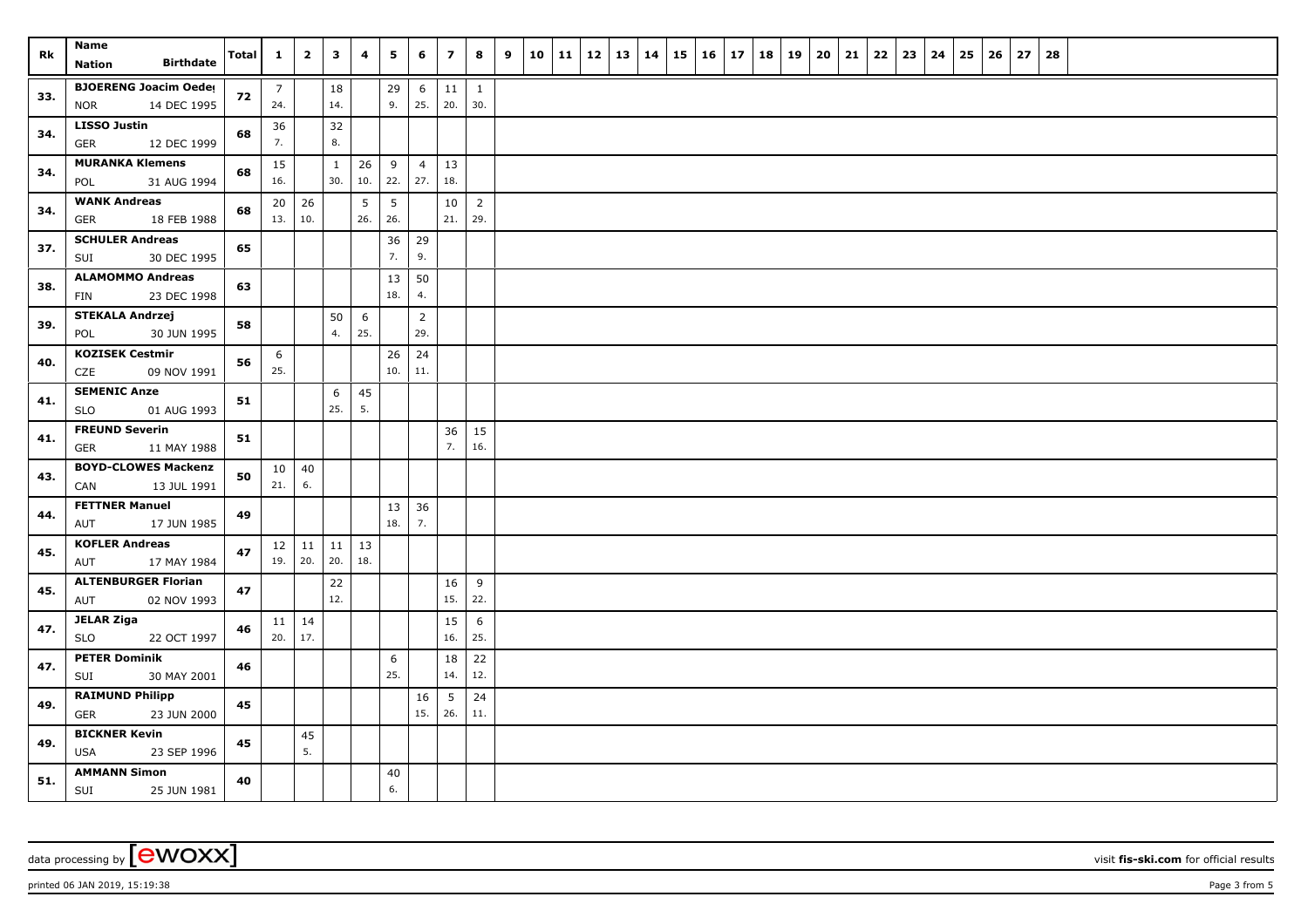| Rk  | <b>Name</b><br><b>Birthdate</b><br>Nation                | Total        | $\mathbf{1}$           | $\overline{\mathbf{2}}$ | $\mathbf{3}$          | 4                     | 5                              | 6                     | $\overline{\phantom{a}}$ | 8                              | 9 | $10 \mid 11 \mid$ | 12 | 13   14 | 15 | $16 \mid 17$ | 18 | 19 | 20 | 21 | 22 | 23 | 24 | 25 | 26 | 27 | 28 |  |  |  |
|-----|----------------------------------------------------------|--------------|------------------------|-------------------------|-----------------------|-----------------------|--------------------------------|-----------------------|--------------------------|--------------------------------|---|-------------------|----|---------|----|--------------|----|----|----|----|----|----|----|----|----|----|----|--|--|--|
| 52. | <b>LEAROYD Jonathan</b><br>FRA<br>03 NOV 2000            | 36           |                        | $\overline{7}$<br>24.   |                       |                       |                                | $\overline{7}$<br>24. | 22<br>12.                |                                |   |                   |    |         |    |              |    |    |    |    |    |    |    |    |    |    |    |  |  |  |
| 53. | <b>AIGNER Clemens</b><br>02 FEB 1993<br>AUT              | 33           |                        |                         |                       |                       | 18<br>14.                      | 15<br>16.             |                          |                                |   |                   |    |         |    |              |    |    |    |    |    |    |    |    |    |    |    |  |  |  |
| 54. | <b>NAZAROV Mikhail</b><br>14 OCT 1994<br><b>RUS</b>      | $27$         |                        |                         | 20<br>13.             | $\overline{7}$<br>24. |                                |                       |                          |                                |   |                   |    |         |    |              |    |    |    |    |    |    |    |    |    |    |    |  |  |  |
| 55. | <b>HOERL Jan</b><br>AUT<br>16 OCT 1998                   | 25           |                        | 5<br>26.                |                       | 20<br>13.             |                                |                       |                          |                                |   |                   |    |         |    |              |    |    |    |    |    |    |    |    |    |    |    |  |  |  |
| 56. | <b>DESCHWANDEN Gregor</b><br>27 FEB 1991<br>SUI          | 24           |                        |                         |                       |                       |                                | 3<br>28.              | 14<br>17.                | $\overline{7}$<br>24.          |   |                   |    |         |    |              |    |    |    |    |    |    |    |    |    |    |    |  |  |  |
| 57. | <b>MAKSIMOCHKIN Mikhail</b><br><b>RUS</b><br>29 AUG 1993 | 23           |                        | 8<br>23.                |                       |                       |                                |                       | $\overline{7}$<br>24.    | 8<br>23.                       |   |                   |    |         |    |              |    |    |    |    |    |    |    |    |    |    |    |  |  |  |
| 58. | <b>STEINER Maximilian</b><br>04 MAY 1996<br>AUT          | 20           |                        |                         |                       |                       |                                |                       | $\overline{2}$<br>29.    | 18<br>14.                      |   |                   |    |         |    |              |    |    |    |    |    |    |    |    |    |    |    |  |  |  |
| 59. | <b>LIENHER Maximilian</b><br>AUT<br>30 JAN 1999          | 18           |                        |                         |                       |                       |                                |                       | 6<br>25.                 | 12<br>19.                      |   |                   |    |         |    |              |    |    |    |    |    |    |    |    |    |    |    |  |  |  |
| 60. | <b>HAARE Anders</b><br><b>NOR</b><br>07 DEC 1999         | 17           | $5\phantom{.0}$<br>26. |                         |                       |                       |                                | $12\,$<br>19.         |                          |                                |   |                   |    |         |    |              |    |    |    |    |    |    |    |    |    |    |    |  |  |  |
| 61. | <b>VANCURA Tomas</b><br>CZE<br>10 SEP 1996               | 12           |                        |                         |                       |                       |                                | 8<br>23.              |                          | $\overline{4}$<br>27.          |   |                   |    |         |    |              |    |    |    |    |    |    |    |    |    |    |    |  |  |  |
| 62. | <b>POHJOLA Arttu</b><br>FIN<br>07 JUN 2001               | 10           |                        |                         | 10<br>21.             |                       |                                |                       |                          |                                |   |                   |    |         |    |              |    |    |    |    |    |    |    |    |    |    |    |  |  |  |
| 63. | <b>TEPES Jurij</b><br><b>SLO</b><br>14 FEB 1989          | 8            |                        |                         |                       | 8<br>23.              |                                |                       |                          |                                |   |                   |    |         |    |              |    |    |    |    |    |    |    |    |    |    |    |  |  |  |
| 64. | <b>HAAGEN David</b><br>AUT<br>06 APR 2002                | 6            |                        |                         | $\overline{2}$<br>29. | $\overline{4}$<br>27. |                                |                       |                          |                                |   |                   |    |         |    |              |    |    |    |    |    |    |    |    |    |    |    |  |  |  |
| 64. | <b>EGLOFF Luca</b><br>06 JUN 1995<br>SUI                 | 6            |                        |                         |                       |                       | $\mathbf{1}$<br>30.            |                       |                          | 5<br>26.                       |   |                   |    |         |    |              |    |    |    |    |    |    |    |    |    |    |    |  |  |  |
| 66. | <b>PILCH Tomasz</b><br>POL<br>20 OCT 2000                | 4            |                        |                         |                       |                       | $\overline{4}$<br>27.          |                       |                          |                                |   |                   |    |         |    |              |    |    |    |    |    |    |    |    |    |    |    |  |  |  |
| 66. | <b>WIENERROITHER Julian</b><br>AUT<br>05 JUL 1999        | 4            |                        |                         |                       |                       |                                |                       | $\mathbf{1}$<br>30.      | $\overline{\mathbf{3}}$<br>28. |   |                   |    |         |    |              |    |    |    |    |    |    |    |    |    |    |    |  |  |  |
| 68. | <b>KARLEN Gabriel</b><br>SUI<br>10 MAR 1994              | $\mathbf{3}$ |                        |                         |                       |                       | $\overline{\mathbf{3}}$<br>28. |                       |                          |                                |   |                   |    |         |    |              |    |    |    |    |    |    |    |    |    |    |    |  |  |  |
| 68. | <b>KANTYKA Przemyslaw</b><br>POL<br>15 DEC 1996          | $\mathbf{3}$ |                        |                         |                       |                       |                                |                       | $\mathbf{3}$<br>28.      |                                |   |                   |    |         |    |              |    |    |    |    |    |    |    |    |    |    |    |  |  |  |
| 70. | <b>TAKEUCHI Taku</b><br><b>JPN</b><br>20 MAY 1987        | $\mathbf{2}$ |                        | $\overline{2}$<br>29.   |                       |                       |                                |                       |                          |                                |   |                   |    |         |    |              |    |    |    |    |    |    |    |    |    |    |    |  |  |  |

data processing by **CWOXX** visit **fis-ski.com** for official results

printed 06 JAN 2019, 15:19:38 Page 4 from 5